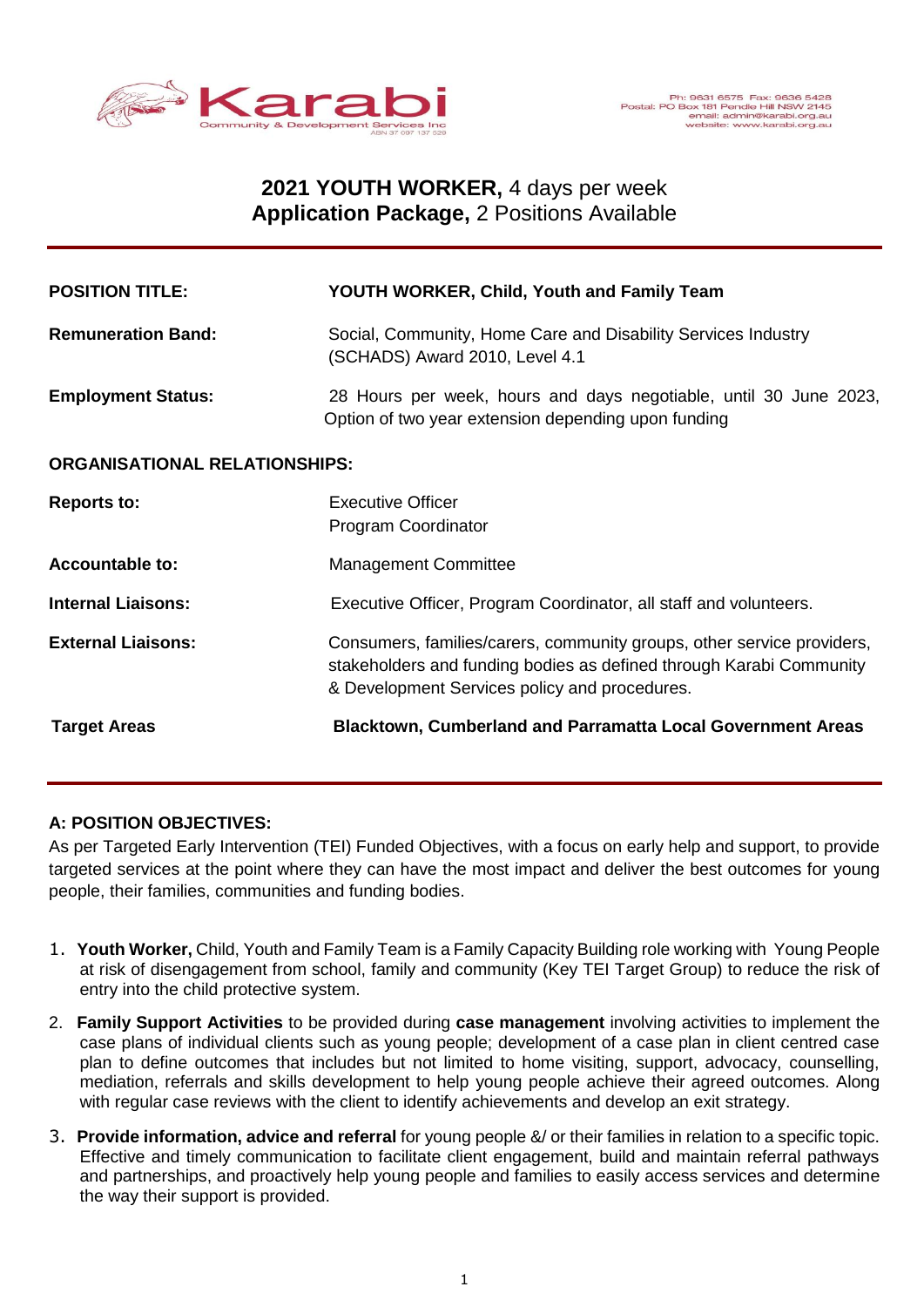- 4. **Advocate** and advance the interests of the children, young people, families and the community through liaison, networking and representation of Karabi Community & Development Services on committees and through interagency meetings, and forums.
- 5. **Education and Skills Training** aims to target support that builds the knowledge and skills of young people and their families with known vulnerabilities such as DFV, mental health, AOD, at risk of leaving school, and those with social and economic disadvantage; through individual, group based or other client centred approaches. Including online activities where specific workshops or modules are delivered to the individual or group of individual clients.
- 6. Actively engage and support **Aboriginal Children, Families and Communities** by initiating and/ or facilitating Aboriginal activities to promote social participation and healing through the development of greater connection to Aboriginal culture, language and traditions. This could include social, cultural, recreational, youth, art or language activities / workshops or linking up members of a community around a shared issue, memorial days, or reconciliation activities.
- 7. Ensure a **safe, healthy and supportive workplace** operates for all employees, volunteers, students and Management Committee members of Karabi Community & Development Services Inc.

## **B. KEY RESPONSIBILITIES:**

## **1. DIRECT SERVICES TO CLIENT FAMILIES**

- 1.1. **Undertake a strengths based, client centred approach** to working with young people and their family or carers
- 1.2 Receive **Referrals** from within Karabi, external partners, other services and agencies
- 1.3. **Provide advice, referral and support** to young people, their families or carers, and relevant community member or agencies. Maintain up to date information and resource, and refer community members to the relevant services when necessary.
- 1.4. **Provide Case Management** for young people and their families. In consultation with the client, develop an agreed case plan that is goal directed and has measurable & clearly defined outcomes/expectations and exit strategies. Inclusive of monitoring and evaluating the effectiveness of the services being delivered to the young person and their family or carer.
- 1.5. **Provide Targeted Support** activities provided during best practice case management, which involve undertaking activities to implement the case plans of young person and their families or carers. Inclusive, but not limited to, home visiting, support (legal, language or to access TIS), advocacy, counselling; mediation; referrals and skills development to help clients achieve outcomes. It could also include providing education in line with the case plan. Respond to young people and their families when in crisis as per Karabi policy & procedures
- 1.7. **Provide education and skill development** programs such as such as Love Bites, Healthy Relationships, sport programs, Drop In, via outreach services such as in local high schools, at KNC Centre or online.
- 1.8. Provide **School Holiday Programs** and activities for young people and their families (particularly local young people) who do not have the means to participate or attend independently.
- 1.9. **Community Consultation, Research and Program Design** by conducting research through community consultation, literature reviews, demographic data, etc. to inform the provision of activities, programs and services to address identified youth, family and community needs.
- 1.10 Ensure **flexible, responsive work practices** that are reflective and consistent with the rights of the young person, their families and comply with legislative requirements, service philosophy, policies and procedures.
- 1.11 Ensure that **administrative requirements** are maintained according to organisational policies and procedures, funding requirements and legislation.

## **2. ACCESS TO SERVICES FOR MARGINALISED AND DIVERSE COMMUNITIES**

- 1. To **provide opportunities for Aboriginal and Torres Strait** children, families and communities to participate in the design and implementation of cultural activities, programs and events.
- 2.2 To provide opportunities for Culturally and Linguistically Diverse children, families and communities to participate in the design and implementation of cultural activities, programs and events.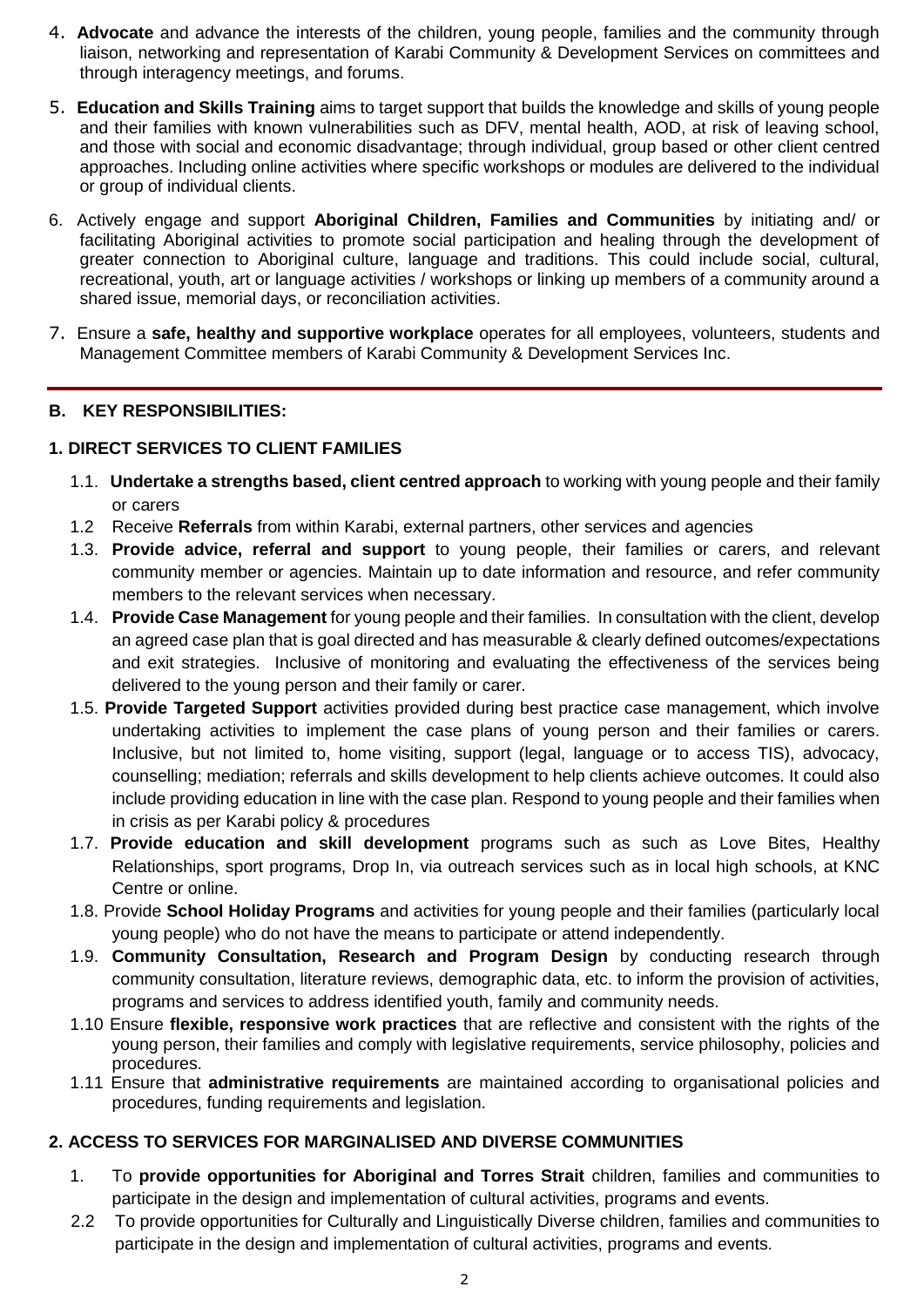2.3 To promote **cross cultural diversity and awareness** through community consultation, planning, activities and events.

## **3. TEAM RESPONSIBILITIES**

- 3.1. Work with other team members, volunteers and management using an ethical practice approach as outlined in Karabi's Policy and Procedures
- 3.2. Attend team / staff meetings, participate and contribute to team development
- 3.3 Attend regular supervision meetings with the Program Coordinator or EO as directed
- 3.4. Attend yearly performance appraisals with the EO
- 3.5. Attend appropriate training and development to build professional skills
- 3.6. Operate consistently within organisational policies & procedure

## **4. ORGANISATIONAL RESPONSIBILITIES**

- 4.1. Attend all training specified by management that will enhance professional development
- 4.2. Provide organisational and funding reports to the Program Coordinator and Executive Officer
- 4.3. To be familiar with, and observe Karabi' policy and procedures, with particular attention to Ethical Practice, Confidentiality, Equity and Diversity, Worker Health and Safety and Complaints
- 4.4. Preserve confidentiality and maintain high standards in relation to access to confidential information
- 4.5. Conduct other duties as directed by the EO and Program Coordinator in line with the support and promotion of the organisation, clients, volunteers and colleagues

## **5. EXTERNAL STAKEHOLDERS & SERVICE NETWORK**

- 5.1. Be familiar with the range and type of services relevant to client families inclusive of but not limited to eligibility criteria, location, referrals process, fees, wait list, availability of child care and cultural capability
- 5.2. Develop and sustain positive working relationships with community leaders, i.e. Aboriginal and those from a CALD background and with government and non-government services at a regional and state level

## **6. LIAISON AND NETWORKING**

- 6.1 To develop and maintain ongoing contacts with other youth related services, schools and groups within Blacktown, Cumberland and Parramatta Local Government Areas.
- 6.2 To develop and maintain links with local young people to ensure that services are responsive to the changing needs in the area.
- 6.3 To liaise with peak organisations and where appropriate, resource groups and youth networks.
- 6.4 To represent Karabi Community and Development Services Inc. at local, regional and State forums, approved by the Program Coordinator and EO and report to the Team and Management regarding this activity.
- 6.5 To participate in projects at a regional and State level in order to improve the amount of information available to young people & their families and increase accessibility of services.

## **7. SAFE, HEALTHY & SUPPORTIVE WORKPLACE**

- 7.1 Contribute to the development of, and participate in, processes that strengthen a positive organisational culture
- 7.2 Ensure Karabi Community & Development Services Worker Health and Safety policy and procedure is a fundamental priority.

## **8. GENERAL RESPONSIBILITIES**

- 8.1 Adopt and promote the philosophy, constitution and programs of the organisation.
- 8.2 Participate and contribute to all organisational activities and celebrations planning and evaluation of Karabi.